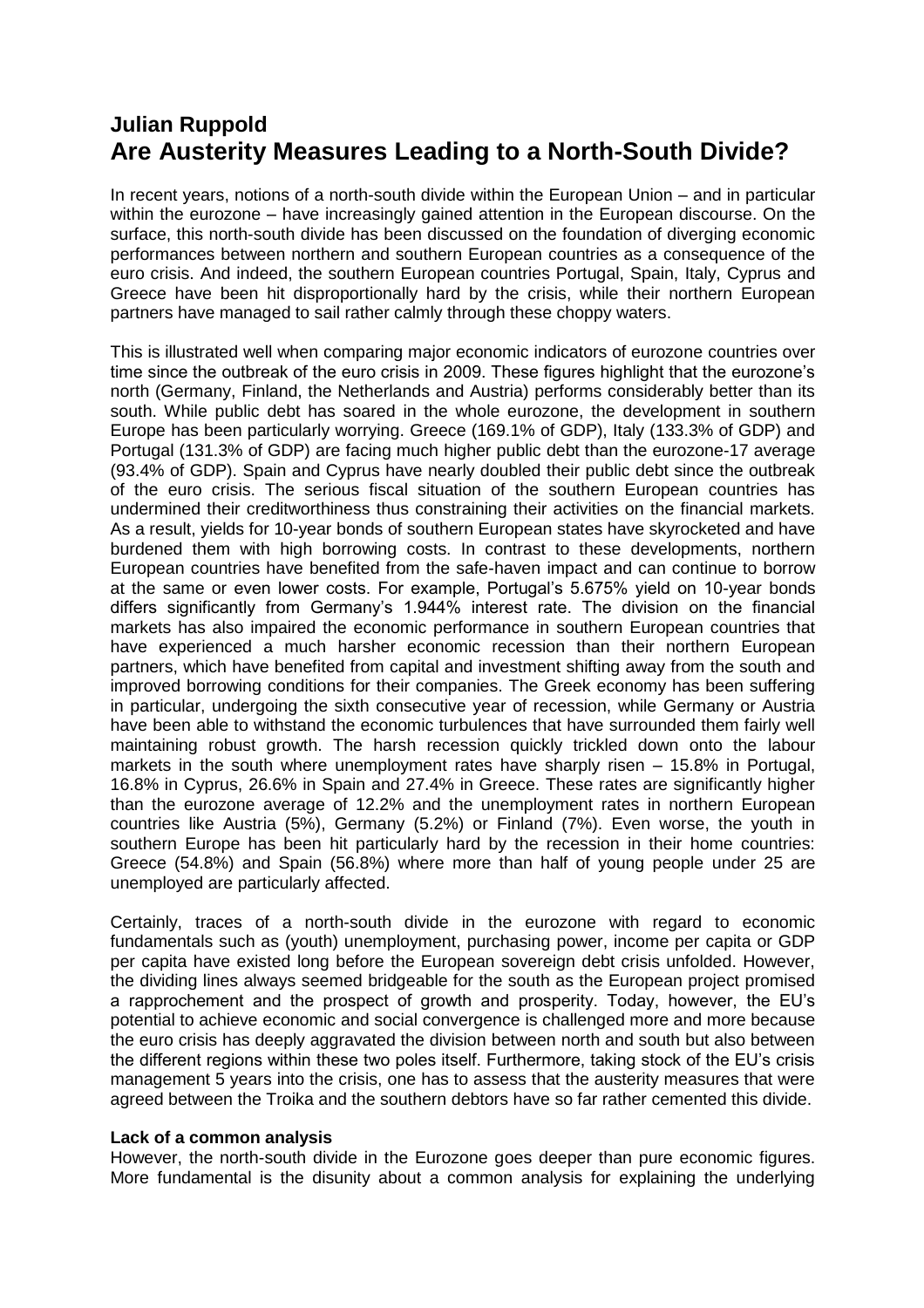causes of the euro crisis. On the one hand, the debate in northern Europe has almost solely revolved around the profligacy of the south that – according to the northern perception – has lived considerably above its means and has missed out on essential structural reforms for years. On the other hand, southern European member states nearly solely emphasise the systemic weaknesses of the eurozone, the role of trade imbalances in the eurozone and the impact of the global financial crisis on their national economies when explaining the causes for the crisis, while mostly neglecting domestic problems. Consequently, both diverging narratives touch upon the realm of identity, responsibility and perceptions leading to a resurgence of long forgotten stereotypical regionalism and nationalism. This disunity holds true despite numerous actions on which the member states have commonly agreed on in the course of the crisis management (i.e. Fiscal Compact, European Semester, Stability and Growth Pact, Euro Plus Pact, ESM) as these solutions seem not to reflect a preceding balanced and common analysis, debate and negotiation process. After 5 years of opposing narratives, which have penetrated the respective thinking of the north and south, it has become more and more difficult to achieve an inclusive process which is necessary in order not to leave the south with the subtle feeling that decisions in the EU have been taken over its head in this crucial time of the euro crisis. Otherwise, the southern European countries might come, in the end, to the conclusion that further structural reforms and efforts for fiscal consolidation do not pay off in the light of the hardship that their citizens have to cope with, as well as political instability and frequent government changes these countries have been struggling with. Likewise, what if the belief establishes itself in northern European countries that solidarity with the south is leading nowhere, as the situation in the crisis-stricken south fails to improve and further rescue packages become more likely?

And, indeed, it can be observed that the EU Member States have been caught in a battle of ideas about the proper remedies for the eurozone. This cleavage runs along the question of the right balance between austerity and growth. Greece, Cyprus, Italy, Spain and Portugal are increasingly struggling to balance their policies between the demands of their creditors and a public opinion that is expressing strong criticism of the euro crisis management. A large part of the public and political opposition forces in these countries blame first and foremost Germany for increasingly imposing its economic preferences on others in the eurozone. In their view, the German insistence on a policy of conditionality, based on stringency and fiscal consolidation, in return for financial rescue packages has a causal role in the ongoing economic crisis in their countries and the deteriorating social situation. Thus, an immediate turn-around of the crisis management including substantial growth stimuli and a mutualisation of debt would strongly be necessary. Even the Franco-German relationship, the crucial engine for European integration, has been caught in this battle. While the French President François Hollande wants to boost the economy through additional public spending, the German government has emphasised that austerity and growth do not oppose but condition each other as sound public finances build the foundation for sustainable economic growth. It is very likely that the new 'Grand Coalition' in Germany intends to pursue this current policy strategy in the euro crisis management, as long as the ultimate moment arrives when the crisis-stricken countries of the south experience sustainable growth and consolidated public finances. At least for the foreseeable future, Germany will continue to push for applying the thumbscrews until a growing isolation within the European Council could lead to a policy change. Other northern European countries like the Netherlands, Finland and Austria have been, perhaps, quite happy to hide behind the broad back of Germany and do not promote Berlin's strict policy approach in the course of the crisis management that pronouncedly. Nevertheless, all of these countries are united by the mutual interest in preserving the stability of the eurozone thus holding on to strict conditionality.

The EU has responded to the euro crisis in its very own incremental step-by-step approach carefully aware to integrate the interests of all Member States. However, the austerity policies that have been implemented in the south have so far been of limited success. But what could a blueprint of a recalibrated crisis management approach look like? Many